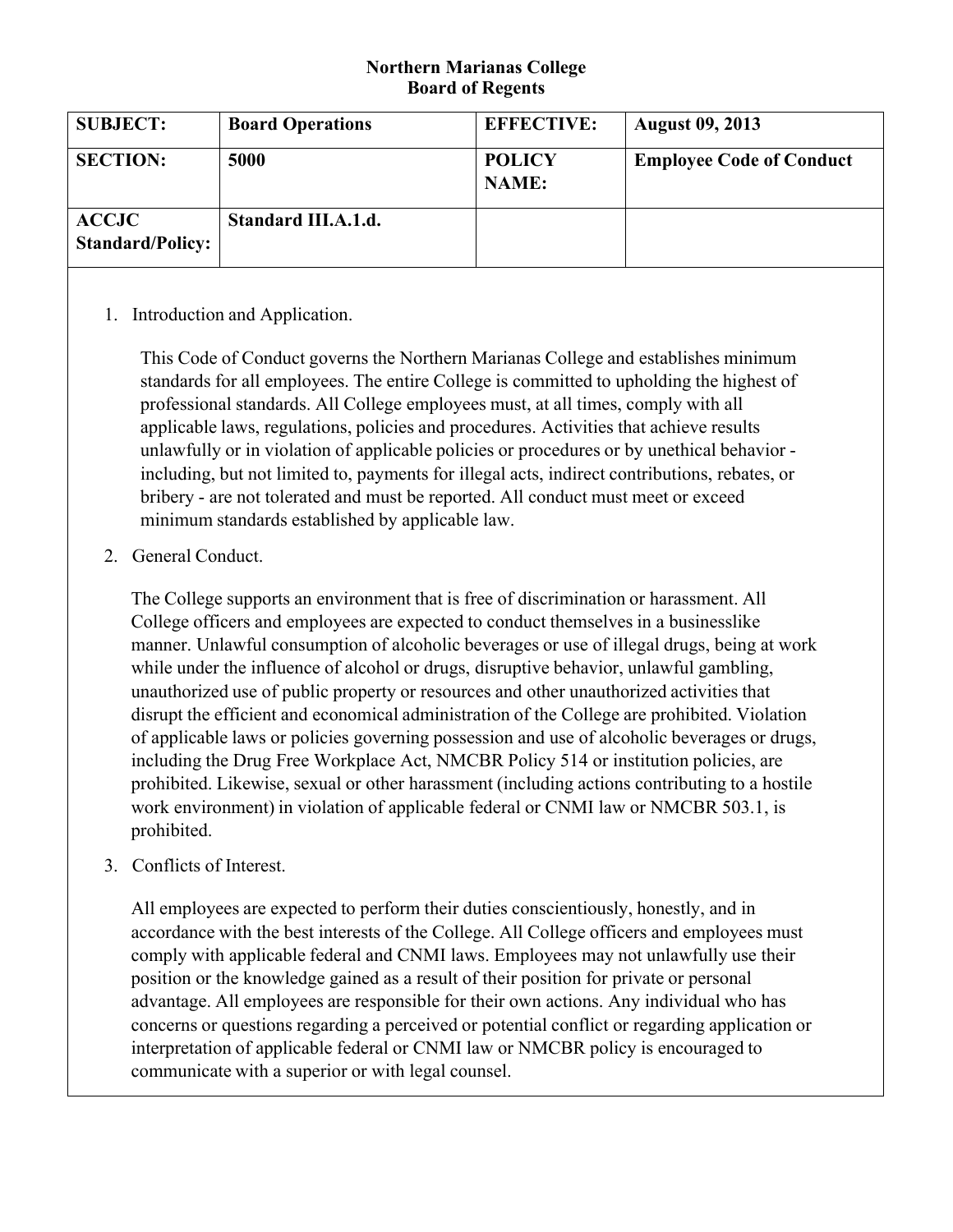4. Outside Activities and Employment.

Employees share responsibility for good public relations, especially at the community level. Their readiness to help with religious, charitable, educational, and civic activities brings credit to the College and is encouraged.

However, officers and employees must comply with applicable federal and CNMI laws and policies in Section 500 of the NMCBR Manual. At all times, employees must avoid outside activities that create an excessive demand upon their time and attention, thus depriving the College of their best efforts in fulfilling their job duties or that create a conflict of interest, or an obligation, interest, or distraction that interferes with the independent exercise of judgment in NMC's best interest.

5. College Funds and Other Assets.

Employees who have access to College funds and other assets in any form must follow the prescribed procedures for recording, handling, and protecting money and other assets as detailed in applicable College procedure manuals or other explanatory materials. Any person who has information concerning possible fraud or dishonesty shall immediately report such information to a superior or to legal counsel.

Employees responsible for spending or approving expenditure of College funds or incurring any reimbursable expenses must comply with all applicable laws and policies and use good judgment on behalf of the College to ensure that good value is received for every expenditure. College funds and all other assets are for College purposes only and not for personal use or benefit. College or other public equipment, supplies and other property or assets may not be used for private or personal use, except as authorized under NMCBR Policy 511.4 or other applicable law or policy.

6. College Records and Communications.

Accurate and reliable records of many kinds are necessary to meet College legal and financial obligations and to manage the affairs of the College. College books and records must reflect in an accurate and timely manner all business transactions. College officers and employees responsible for accounting and recordkeeping must fully disclose and record all assets and liabilities and exercise diligence in enforcing these requirements. Employees must not make or engage in any false record or communication of any kind, whether internal or external, including, but not limited to, false expense, attendance, enrollment, financial, or similar reports and statements, or false advertising, deceptive marketing practices, or other misleading representations.

7. Dealing with Outside People and Organizations.

Employees must take care to separate their personal roles from their College positions when communicating on matters not involving College business. They may not use College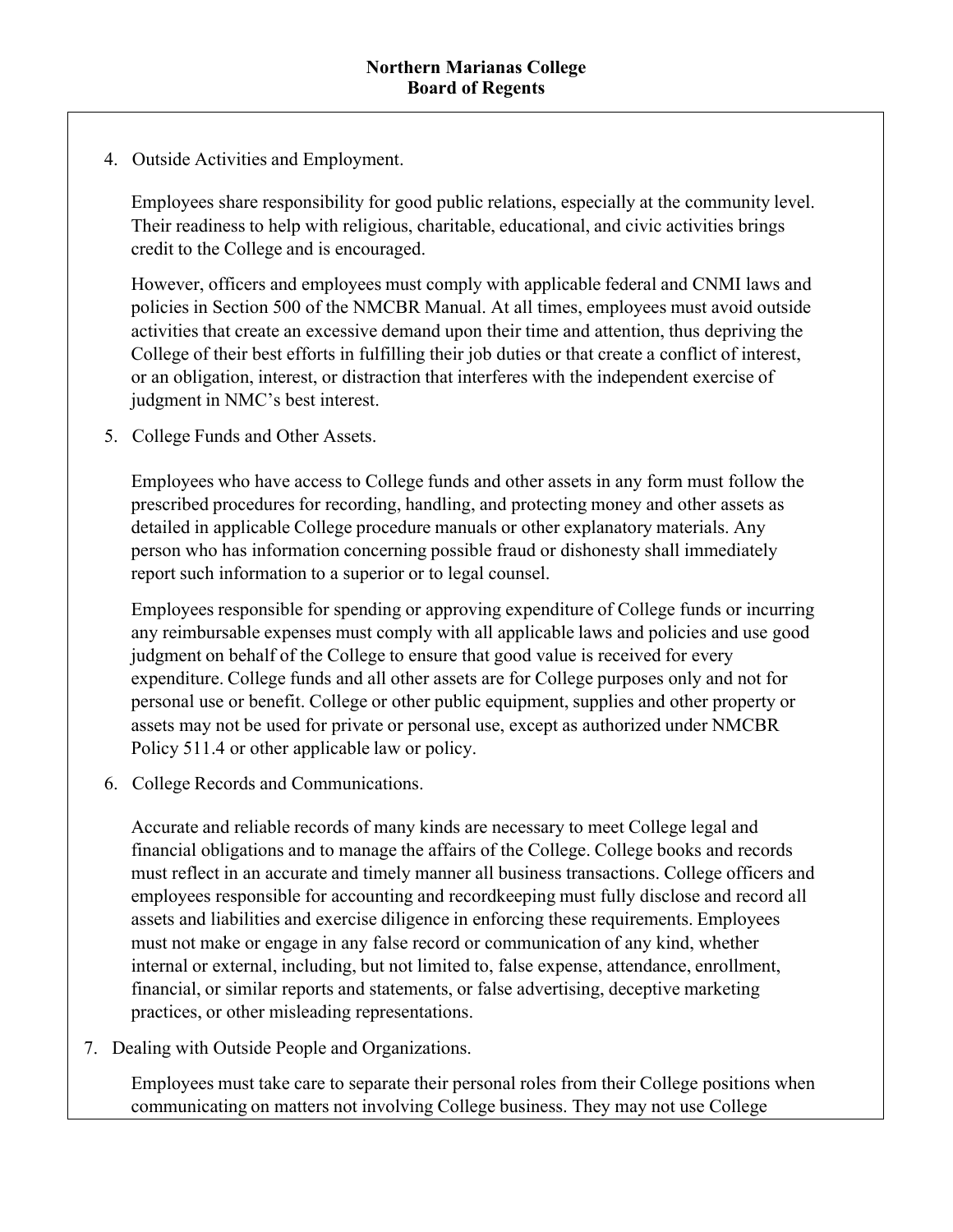## **Northern Marianas College Board of Regents**

identification, stationery, supplies, and equipment for personal or political matters. When communicating publicly on matters that involve College business, employees may not represent that they speak for the College, unless that is one of their duties or they are otherwise authorized to do so. When dealing with anyone outside the College, including public officials, employees must take care not to compromise the integrity or damage the reputation of the College.

8. Prompt communications.

In all matters involving communication with College students, customers, suppliers, government authorities, the public and others, College officers and employees must endeavor to make complete, accurate, and timely communications and respond promptly and courteously to all proper requests for information and complaints.

9. Privacy, Confidentiality and Open Records

College officers and employees must at all times comply with applicable laws, regulations and NMCBR policies concerning privacy, confidential records, access to open records and records retention.

10. Reporting Suspected Violations; Procedures for Investigating Reports.

Employees shall report suspected violations of this Code to their superior, some other senior manager or administrator or legal counsel. Any employee who makes a report in good faith shall be protected against retaliation of any kind and any employee who retaliates or attempts retaliation in response to a good faith report shall be subject to dismissal or other discipline. Failure to report known or suspected violations is in itself a violation and may lead to dismissal or other disciplinary action.

Board members who have information concerning a possible violation of this Code or are uncertain about application or interpretation of any legal requirement should report the matter to the president, legal counsel or to the CNMI attorney general.

Alleged violations of this Code involving College employees shall be investigated by the appropriate College officer. All officers and employees shall cooperate in investigations of alleged violations. A violation of this Code is cause for dismissal or other appropriate disciplinary action, in addition to any criminal or other civil sanctions that apply.

11. Institution Codes.

The College shall adopt and implement a Code of Conduct consistent with this Code and Committee of Sponsoring Organization of the Treadway Commission (COSO) standards. The Code shall include: Again, this goes into an operational section

> a.The people or groups of people affected; b.A brief description or list of key behaviors that are accepted and not accepted; c.How to identify and resolve conflicts of interest;